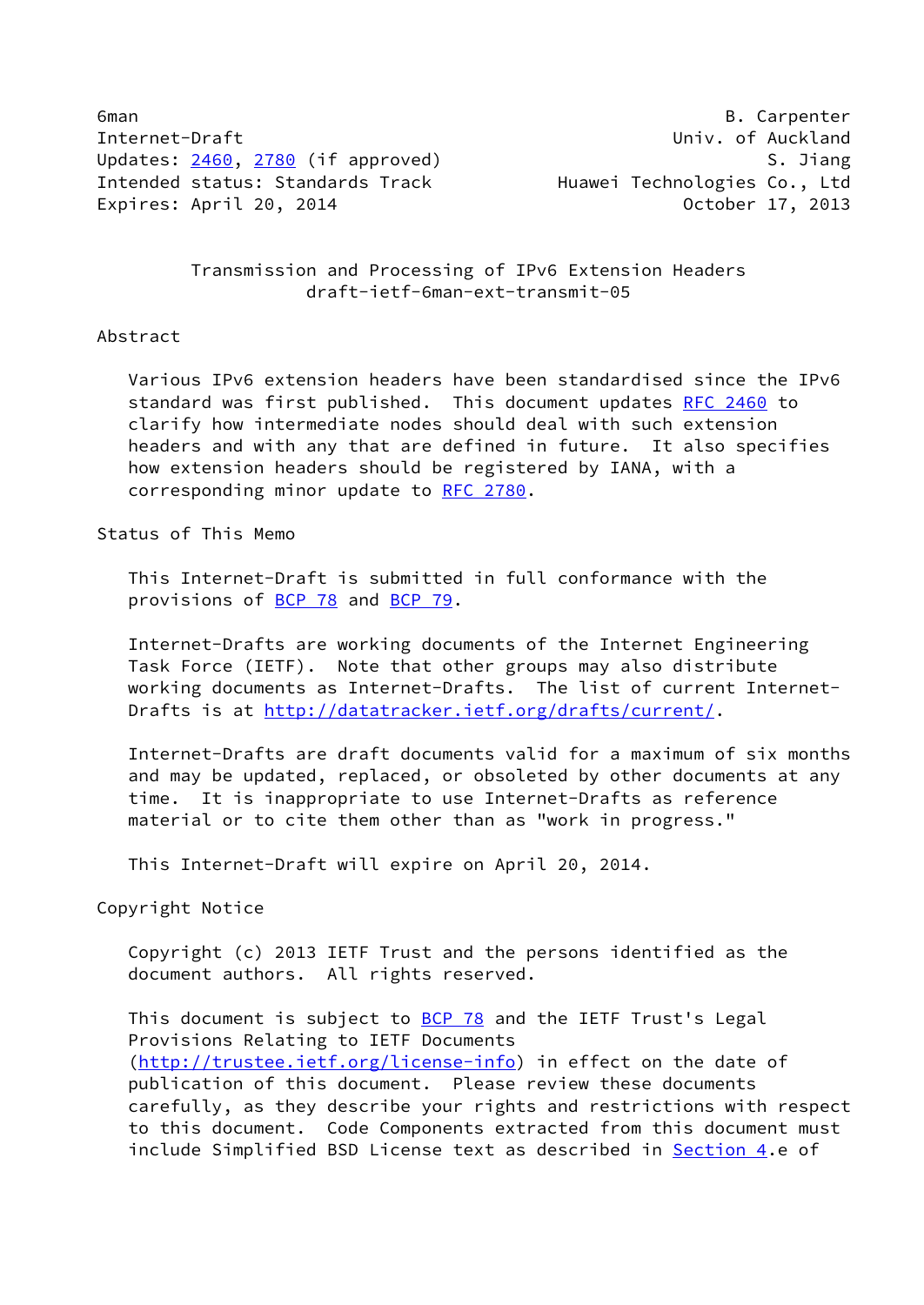<span id="page-1-1"></span>

| IPv6 Extension Header Transmission<br>October 2013<br>Internet-Draft |
|----------------------------------------------------------------------|
|----------------------------------------------------------------------|

 the Trust Legal Provisions and are provided without warranty as described in the Simplified BSD License.

# Table of Contents

| 1. Introduction and Problem Statement 2                    |    |
|------------------------------------------------------------|----|
|                                                            |    |
| 2. Requirement to Transmit Extension Headers $\frac{4}{5}$ |    |
| 2.1. All Extension Headers 5                               |    |
|                                                            |    |
|                                                            |    |
|                                                            |    |
|                                                            |    |
| 6. Change log [RFC Editor: Please remove] 8                |    |
|                                                            |    |
| <u>7.1</u> . Normative References 9                        |    |
| 7.2. Informative References 9                              |    |
|                                                            | 10 |
|                                                            |    |

### <span id="page-1-0"></span>[1](#page-1-0). Introduction and Problem Statement

 In IPv6, an extension header is any header that follows the initial 40 bytes of the packet and precedes the upper layer header (which might be a transport header, an ICMPv6 header, or a notional "No Next Header").

An initial set of IPv6 extension headers was defined by [\[RFC2460](https://datatracker.ietf.org/doc/pdf/rfc2460)], which also described how they should be handled by intermediate nodes, with the exception of the hop-by-hop options header:

 "...extension headers are not examined or processed by any node along a packet's delivery path, until the packet reaches the node (or each of the set of nodes, in the case of multicast) identified in the Destination Address field of the IPv6 header."

 This provision meant that forwarding nodes should be completely transparent to extension headers. There was no provision for forwarding nodes to modify them, remove them, insert them, or use them to affect forwarding behaviour. Thus, new extension headers could be introduced progressively, used only by hosts that have been updated to create and interpret them [\[RFC6564](https://datatracker.ietf.org/doc/pdf/rfc6564)]. The extension header mechanism is an important part of the IPv6 architecture, and several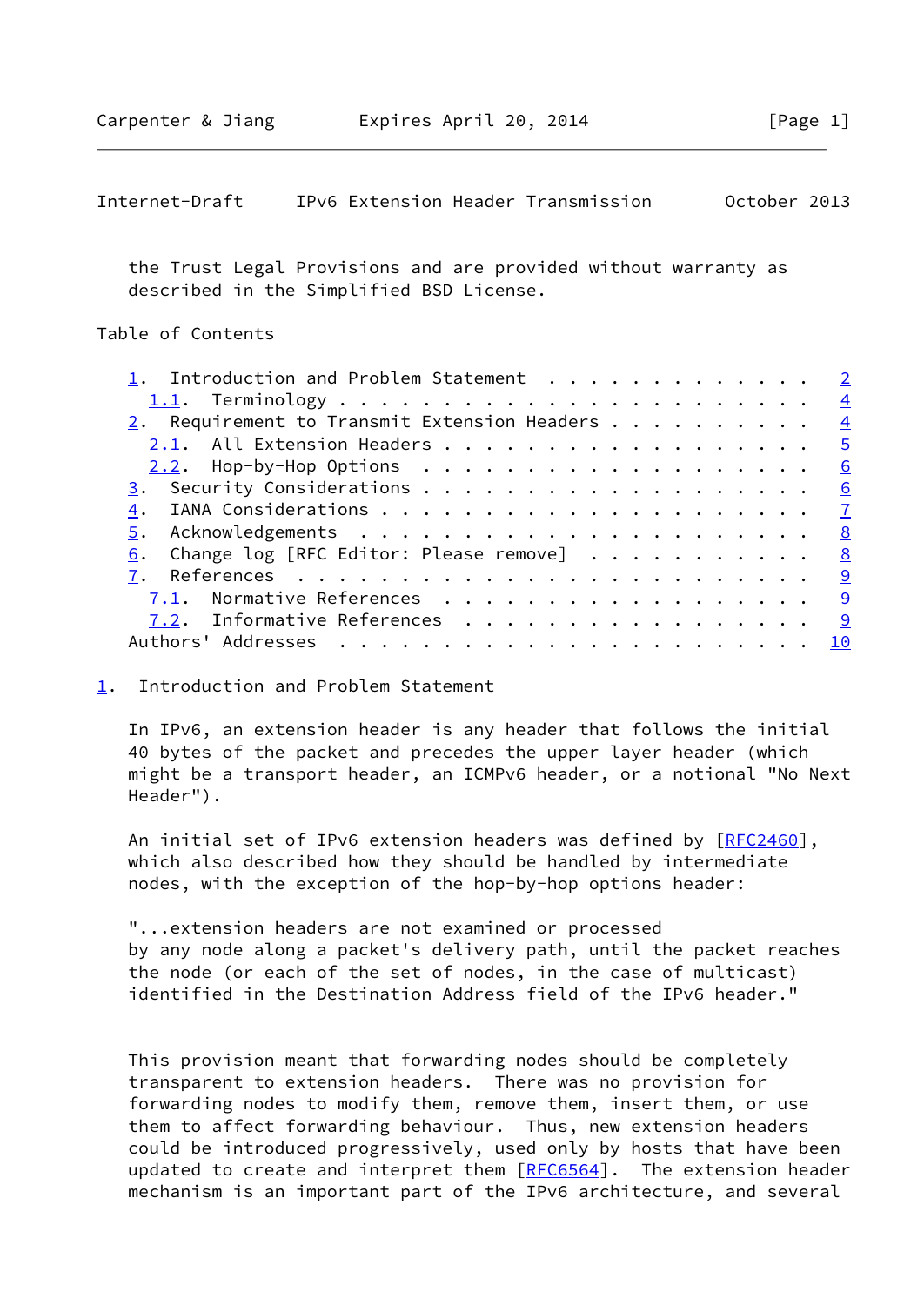new extension headers have been standardised since [RFC 2460.](https://datatracker.ietf.org/doc/pdf/rfc2460)

 Today, IPv6 packets are often forwarded not only on the basis of their first 40 bytes by straightforward IP routing. Some routers, and a variety of intermediate nodes often referred to as middleboxes,

| Carpenter & Jiang | Expires April 20, 2014 | [Page 2] |
|-------------------|------------------------|----------|
|                   |                        |          |

Internet-Draft IPv6 Extension Header Transmission October 2013

 such as firewalls, load balancers, or packet classifiers, might inspect other parts of each packet. Indeed, such middlebox functions are often embedded in routers. However, experience has shown that as a result, the network is not transparent to IPv6 extension headers. Contrary to Section [4 of RFC 2460,](https://datatracker.ietf.org/doc/pdf/rfc2460#section-4) middleboxes sometimes examine and process the entire IPv6 packet before making a decision to either forward or discard the packet. This means that they need to traverse the chain of extension headers, if present, until they find the transport header (or an encrypted payload). Unfortunately, because not all IPv6 extension headers follow a uniform TLV format, this process is clumsy and requires knowledge of each extension header's format. A separate problem is that the header chain may even be fragmented [[I-D.ietf-6man-oversized-header-chain\]](#page-9-4).

 The process is potentially slow as well as clumsy, possibly precluding its use in nodes attempting to process packets at line speed. The present document does not intend to solve this problem, which is caused by the fundamental architecture of IPv6 extension headers. This document focuses on clarifying how the header chain should be handled in the current IPv6 architecture.

 If they encounter an unrecognised extension header type, some firewalls treat the packet as suspect and drop it. Unfortunately, it is an established fact that several widely used firewalls do not recognise some or all of the extension headers standardised since [RFC](https://datatracker.ietf.org/doc/pdf/rfc2460) [2460](https://datatracker.ietf.org/doc/pdf/rfc2460). It has also been observed that certain firewalls do not even handle all the extension headers standardised in [RFC 2460](https://datatracker.ietf.org/doc/pdf/rfc2460), including the fragment header [\[I-D.taylor-v6ops-fragdrop](#page-9-5)], causing fundamental problems of end-to-end connectivity. This applies in particular to firewalls that attempt to inspect packets at very high speed, since they cannot take the time to reassemble fragmented packets, especially when under a denial of service attack.

 Other types of middlebox, such as load balancers or packet classifiers, might also fail in the presence of extension headers that they do not recognise.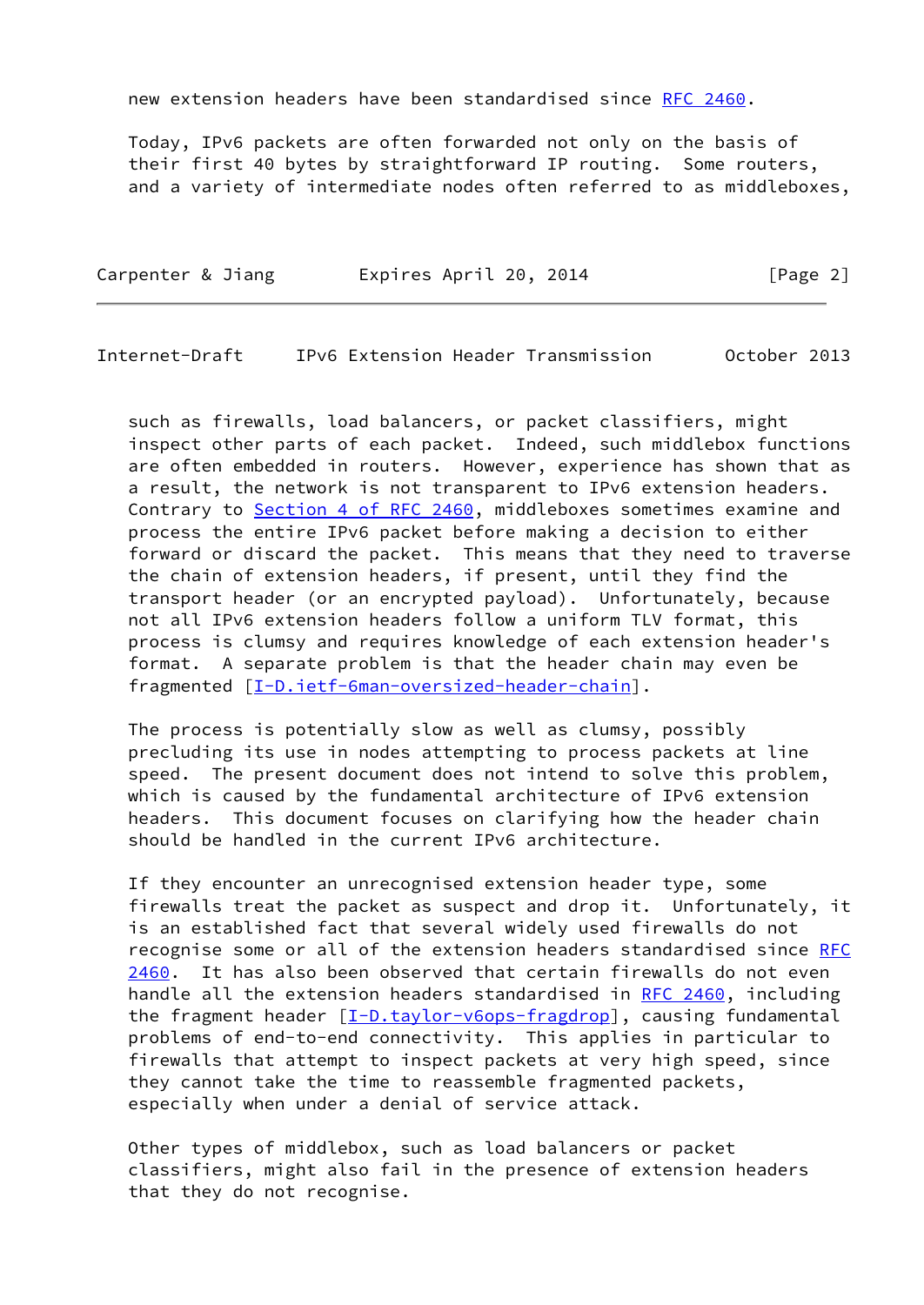A contributory factor to this problem is that, because extension headers are numbered out of the existing IP Protocol Number space, there is no collected list of them. For this reason, it is hard for an implementor to quickly identify the full set of standard extension headers. An implementor who consults only [RFC 2460](https://datatracker.ietf.org/doc/pdf/rfc2460) will miss all extension headers defined subsequently.

 This combination of circumstances creates a "Catch-22" situation [\[Heller](#page-9-6)] for the deployment of any newly standardised extension header except for local use. It cannot be widely deployed, because existing middleboxes will drop it on many paths through the Internet.

| Carpenter & Jiang | Expires April 20, 2014 | [Page 3] |
|-------------------|------------------------|----------|
|-------------------|------------------------|----------|

<span id="page-3-1"></span>Internet-Draft IPv6 Extension Header Transmission October 2013

 However, most middleboxes will not be updated to allow the new header to pass until it has been proved safe and useful on the open Internet, which is impossible until the middleboxes have been updated.

 The uniform TLV format now defined for extension headers [\[RFC6564](https://datatracker.ietf.org/doc/pdf/rfc6564)] will improve the situation, but only for future extensions. Some tricky and potentially malicious cases will be avoided by forbidding very long chains of extension headers that need to be fragmented [\[I-D.ietf-6man-oversized-header-chain](#page-9-4)]. This will alleviate concerns that stateless firewalls cannot locate a complete header chain as required by the present document.

 However, these changes are insufficient to correct the underlying problem. The present document clarifies that the above requirement from [RFC 2460](https://datatracker.ietf.org/doc/pdf/rfc2460) applies to all types of nodes that forward IPv6 packets and to all extension headers standardised now and in the future. It also requests IANA to create a subsidiary registry that clearly identifies extension header types, and updates [RFC 2780](https://datatracker.ietf.org/doc/pdf/rfc2780) accordingly. Fundamental changes to the IPv6 extension header architecture are out of scope for this document.

 Also, Hop-by-Hop options are not handled by many high speed routers, or are processed only on a slow path. This document also updates the requirements for processing the Hop-by-Hop options header to make them more realistic.

<span id="page-3-0"></span>[1.1](#page-3-0). Terminology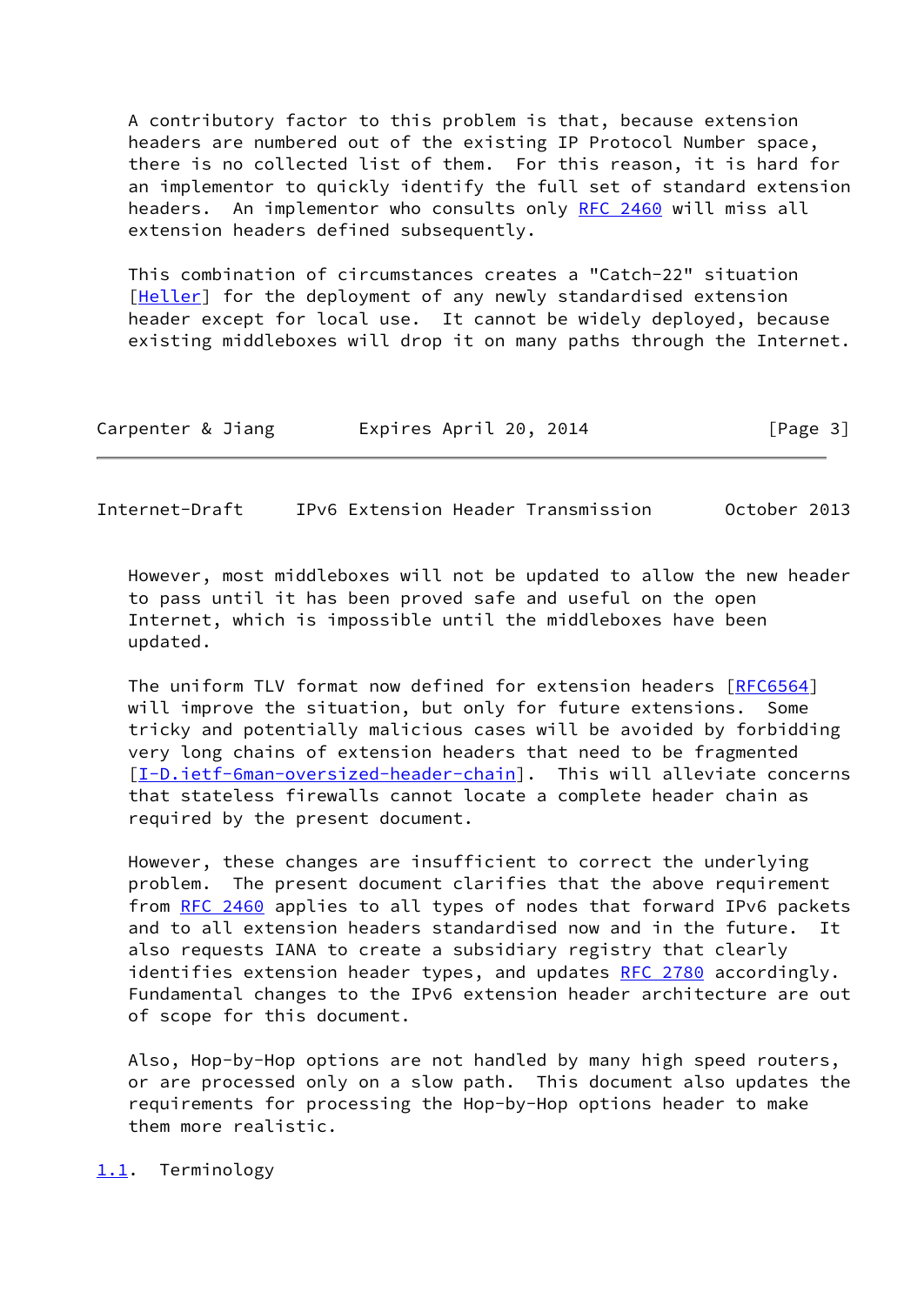The key words "MUST", "MUST NOT", "REQUIRED", "SHALL", "SHALL NOT", "SHOULD", "SHOULD NOT", "RECOMMENDED", "MAY", and "OPTIONAL" in this document are to be interpreted as described in [\[RFC2119](https://datatracker.ietf.org/doc/pdf/rfc2119)].

 In the remainder of this document, the term "forwarding node" refers to any router, firewall, load balancer, prefix translator, or any other device or middlebox that forwards IPv6 packets with or without examining the packet in any way.

 In this document "standard" IPv6 extension headers are those specified in detail by IETF standards actions. "Experimental" extension headers include those defined by any Experimental RFC, and the header values 253 and 254 defined by [\[RFC3692](https://datatracker.ietf.org/doc/pdf/rfc3692)] and [\[RFC4727](https://datatracker.ietf.org/doc/pdf/rfc4727)] when used as experimental extension headers. "Defined" extension headers are the "standard" extension headers plus the "experimental" ones.

<span id="page-4-0"></span>[2](#page-4-0). Requirement to Transmit Extension Headers

| Carpenter & Jiang | Expires April 20, 2014 | [Page 4] |
|-------------------|------------------------|----------|
|                   |                        |          |

<span id="page-4-2"></span>Internet-Draft IPv6 Extension Header Transmission October 2013

### <span id="page-4-1"></span>[2.1](#page-4-1). All Extension Headers

 As mentioned above, forwarding nodes that discard packets containing extension headers are known to cause connectivity failures and deployment problems. Therefore, it is important that forwarding nodes that inspect IPv6 headers can parse all defined extension headers and deal with them appropriately, as specified in this section.

 Any forwarding node along an IPv6 packet's path, which forwards the packet for any reason, SHOULD do so regardless of any extension headers that are present, as required by [RFC 2460](https://datatracker.ietf.org/doc/pdf/rfc2460). Exceptionally, if a forwarding node is designed to examine extension headers for any reason, such as firewalling, it MUST recognise and deal appropriately with all standard IPv6 extension header types and SHOULD recognise and deal appropriately with experimental IPv6 extension header types. The list of standard and experimental extension header types is maintained by IANA (see  $Section 4$ ) and implementors are advised to check this list regularly for updates.

 [RFC 2460](https://datatracker.ietf.org/doc/pdf/rfc2460) requires destination hosts to discard packets containing unrecognised extension headers. However, intermediate forwarding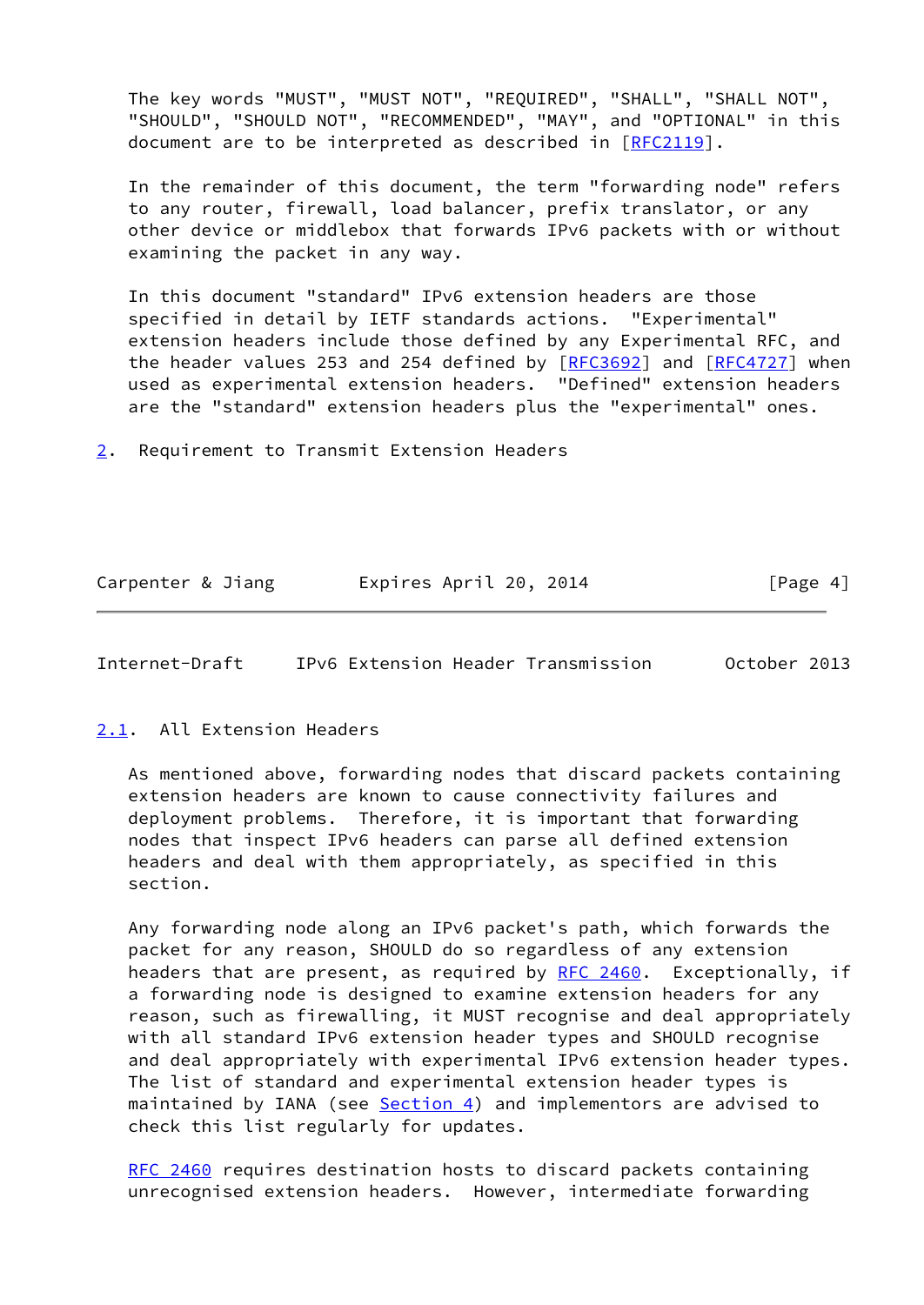nodes SHOULD NOT do this, since that might cause them to inadvertently discard traffic using a recently standardised extension header, not yet recognised by the intermediate node. The exceptions to this rule are discussed next.

 If a forwarding node discards a packet containing a standard IPv6 extension header, it MUST be the result of a configurable policy, and not just the result of a failure to recognise such a header. This means that the discard policy for each standard type of extension header MUST be individually configurable. The default configuration SHOULD allow all standard extension headers.

 Experimental IPv6 extension headers SHOULD be treated in the same way as standard extension headers, including an individually configurable discard policy. However, the default configuration MAY drop experimental extension headers.

 Forwarding nodes MUST be configurable to allow packets containing unrecognised extension headers, but the default configuration MAY drop such packets.

The IPv6 Routing Header Types 0 and 1 have been deprecated [[RFC5095\]](https://datatracker.ietf.org/doc/pdf/rfc5095). However, this does not mean that the IPv6 Routing Header can be unconditionally dropped by forwarding nodes. Packets containing standardised and undeprecated Routing Headers SHOULD be forwarded by default. At the time of writing, these include Type 2 [\[RFC6275](https://datatracker.ietf.org/doc/pdf/rfc6275)],

| Carpenter & Jiang | Expires April 20, 2014 | [Page 5] |
|-------------------|------------------------|----------|
|-------------------|------------------------|----------|

<span id="page-5-1"></span>Internet-Draft IPv6 Extension Header Transmission October 2013

 Type 3 [\[RFC6554](https://datatracker.ietf.org/doc/pdf/rfc6554)], and the experimental Routing Header Types 253 and 254 [\[RFC4727](https://datatracker.ietf.org/doc/pdf/rfc4727)]. Others may be defined in future.

## <span id="page-5-0"></span>[2.2](#page-5-0). Hop-by-Hop Options

 The IPv6 Hop-by-Hop Options header SHOULD be processed by intermediate forwarding nodes as described in [[RFC2460](https://datatracker.ietf.org/doc/pdf/rfc2460)]. However, it is to be expected that high performance routers will either ignore it, or assign packets containing it to a slow processing path. Designers planning to use a Hop-by-Hop option need to be aware of this likely behaviour.

As a reminder, in RFC  $2460$ , it is stated that the Hop-by-Hop Options header, if present, must be first.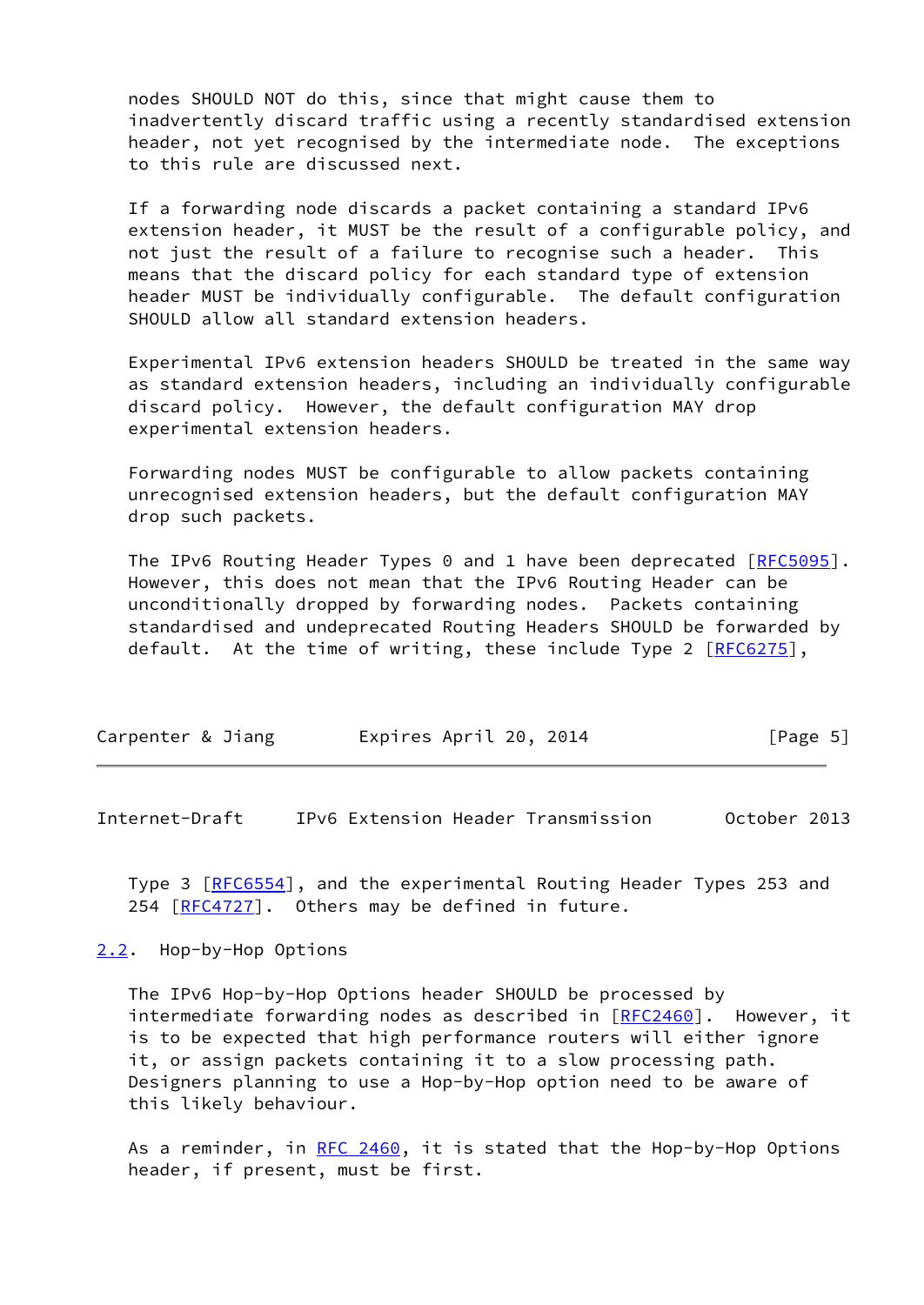# <span id="page-6-1"></span>[3](#page-6-1). Security Considerations

 Forwarding nodes that operate as firewalls MUST conform to the requirements in the previous section in order to respect the IPv6 extension header architecture. In particular, packets containing standard extension headers are only to be discarded as a result of an intentionally configured policy.

 These changes do not affect a firewall's ability to filter out traffic containing unwanted or suspect extension headers, if configured to do so. However, the changes do require firewalls to be capable of permitting any or all extension headers, if configured to do so. The default configurations are intended to allow normal use of any standard extension header, avoiding the connectivity issues described in [Section 1](#page-1-0) and [Section 2.1](#page-4-1).

 As noted above, the default configuration might drop packets containing experimental extension headers. There is no header length field in an IPv6 header, and header types 253 and 254 might be used either for experimental extension headers or for experimental payload types. Therefore, there is no generic algorithm by which a firewall can distinguish these two cases and analyze the remainder of the packet. This should be considered when deciding on the appropriate default action for header types 253 and 254.

 When new extension headers are standardised in the future, those implementing and configuring forwarding nodes, including firewalls, will need to take them into account. A newly defined header will exercise new code paths in a host that does recognise it, so caution may be required. Additional security issues with experimental values or new extension headers are to be found in [\[RFC4727](https://datatracker.ietf.org/doc/pdf/rfc4727)] and [[RFC6564](https://datatracker.ietf.org/doc/pdf/rfc6564)]. As a result, it is to be expected that the deployment process will be slow and will depend on satisfactory operational experience. Until

| Carpenter & Jiang | Expires April 20, 2014 | [Page 6] |
|-------------------|------------------------|----------|
|-------------------|------------------------|----------|

<span id="page-6-2"></span>Internet-Draft IPv6 Extension Header Transmission October 2013

 deployment is complete, the new extension will fail in some parts of the Internet. This aspect needs to be considered when deciding to standardise a new extension. Specific security considerations for each new extension should be documented in the document that defines it.

<span id="page-6-0"></span>[4](#page-6-0). IANA Considerations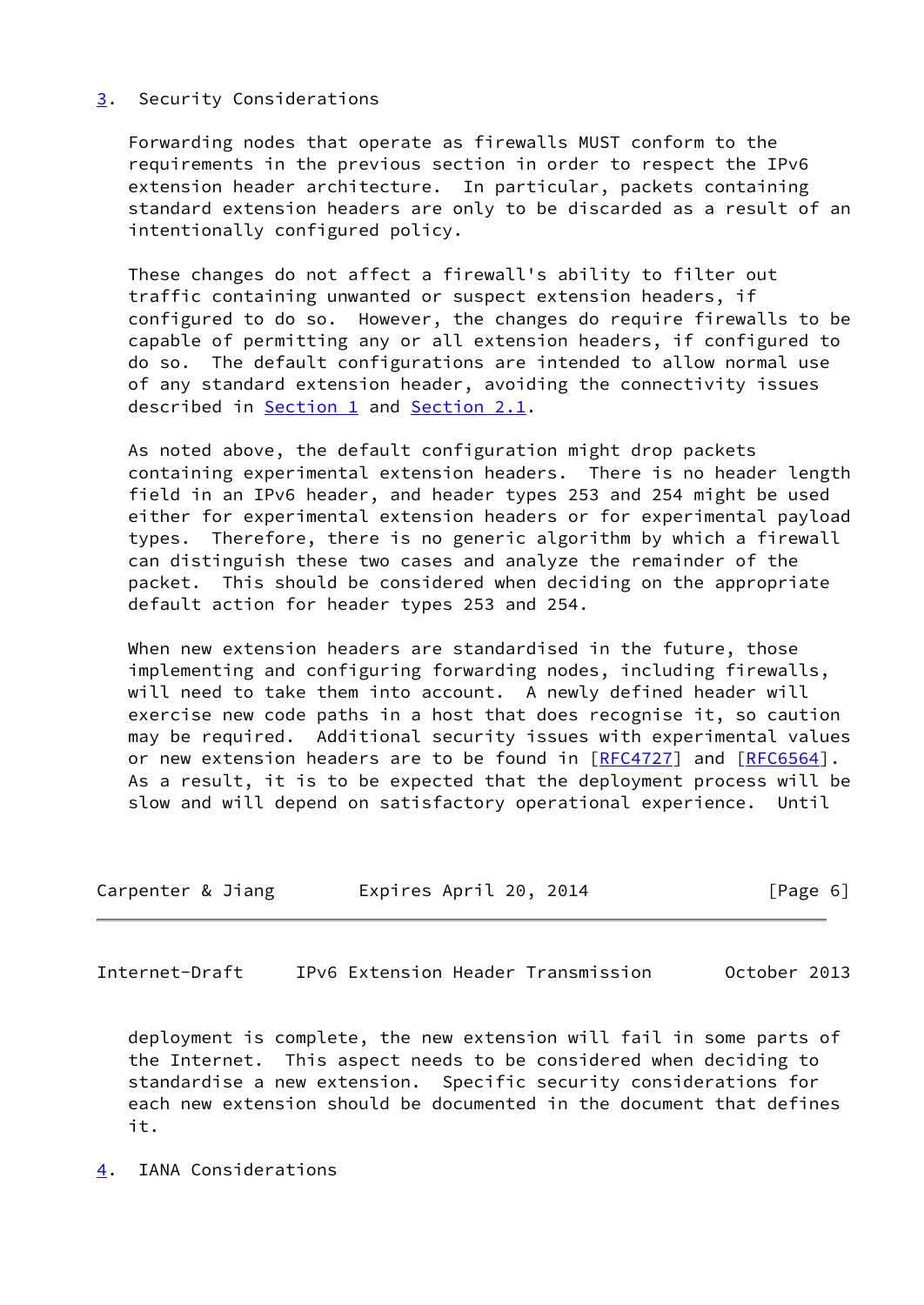IANA is requested to clearly mark in the Assigned Internet Protocol Numbers registry those values which are also IPv6 Extension Header types defined by an IETF Standards Action or IESG Approval (see list below), for example by adding an extra column title "IPv6 Extension Header" to indicate this. This will also apply to any IPv6 Extension Header types defined in the future.

 Additionally, IANA is requested to close the existing empty IPv6 Next Header Types registry to new entries, and redirect its users to a new IPv6 Extension Header Types registry. This will contain only those protocol numbers which are also marked as IPv6 Extension Header types in the Assigned Internet Protocol Numbers registry. Experimental values will be marked as such. The initial list will be as follows:

- o 0, Hop-by-Hop Options, [[RFC2460](https://datatracker.ietf.org/doc/pdf/rfc2460)]
- o 43, Routing, [\[RFC2460](https://datatracker.ietf.org/doc/pdf/rfc2460)], [[RFC5095\]](https://datatracker.ietf.org/doc/pdf/rfc5095)
- o 44, Fragment, [\[RFC2460](https://datatracker.ietf.org/doc/pdf/rfc2460)]
- o 50, Encapsulating Security Payload, [\[RFC4303](https://datatracker.ietf.org/doc/pdf/rfc4303)]
- o 51, Authentication, [\[RFC4302](https://datatracker.ietf.org/doc/pdf/rfc4302)]
- o 60, Destination Options, [\[RFC2460](https://datatracker.ietf.org/doc/pdf/rfc2460)]
- o 135, MIPv6, [\[RFC6275](https://datatracker.ietf.org/doc/pdf/rfc6275)]
- o 139, experimental use, HIP, [\[RFC5201](https://datatracker.ietf.org/doc/pdf/rfc5201)]
- o 140, shim6, [\[RFC5533](https://datatracker.ietf.org/doc/pdf/rfc5533)]
- o 253, experimental use, [[RFC3692](https://datatracker.ietf.org/doc/pdf/rfc3692)], [\[RFC4727](https://datatracker.ietf.org/doc/pdf/rfc4727)]
- o 254, experimental use, [[RFC3692](https://datatracker.ietf.org/doc/pdf/rfc3692)], [\[RFC4727](https://datatracker.ietf.org/doc/pdf/rfc4727)]

This list excludes type 59, No Next Header, [\[RFC2460](https://datatracker.ietf.org/doc/pdf/rfc2460)], which is not an extension header as such.

| Carpenter & Jiang |  | Expires April 20, 2014 |  | [Page 7] |  |
|-------------------|--|------------------------|--|----------|--|
|-------------------|--|------------------------|--|----------|--|

<span id="page-7-0"></span>Internet-Draft IPv6 Extension Header Transmission October 2013

The references to the IPv6 Next Header field in [\[RFC2780](https://datatracker.ietf.org/doc/pdf/rfc2780)] are to be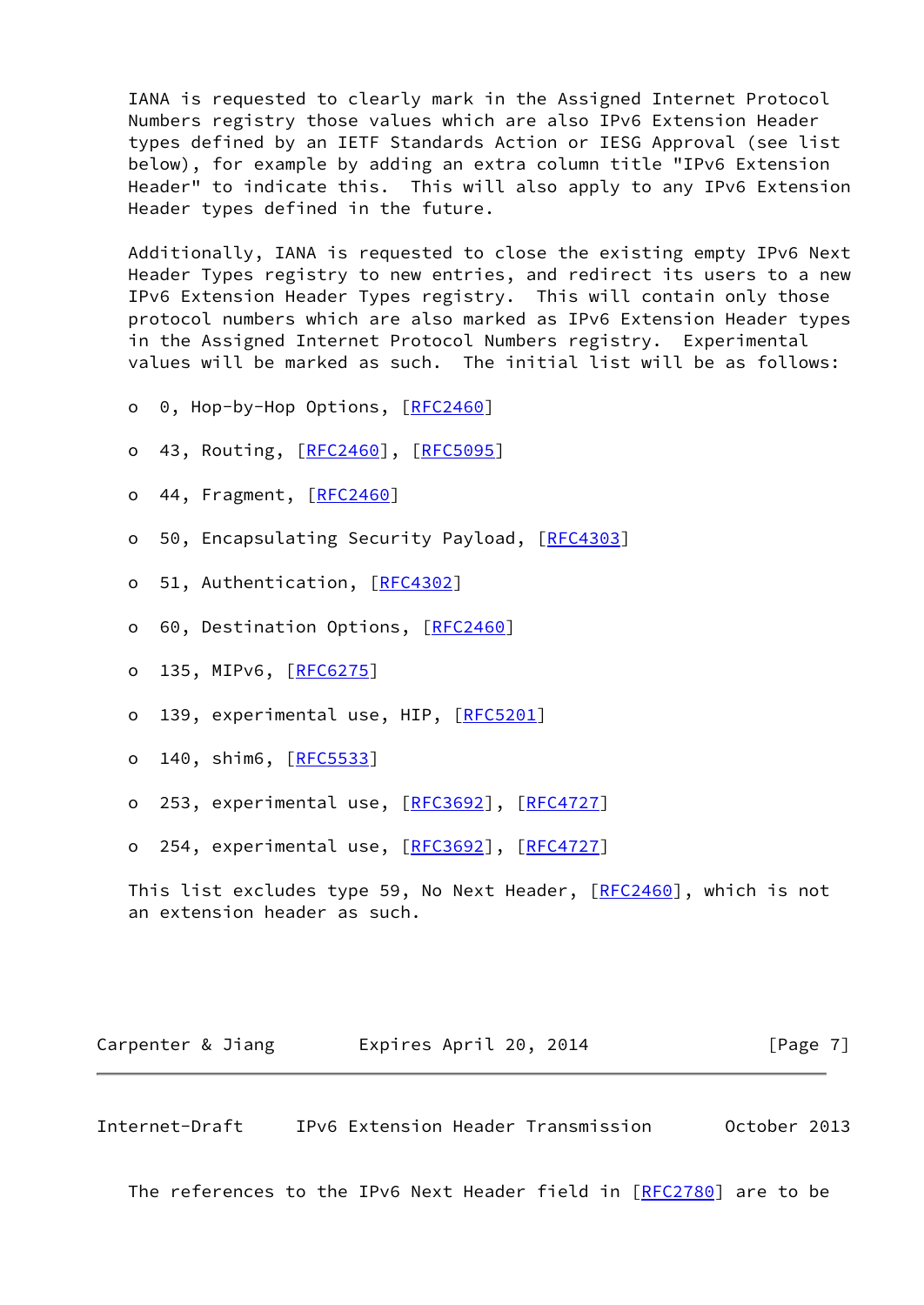interpreted as also applying to the IPv6 Extension Header field and the IPv6 Extension Header Types registry will be managed accordingly.

<span id="page-8-0"></span>[5](#page-8-0). Acknowledgements

 This document was triggered by mailing list discussions including John Leslie, Stefan Marksteiner and others. Valuable comments and contributions were made by Dominique Barthel, Tim Chown, Lorenzo Colitti, Fernando Gont, C. M. Heard, Bob Hinden, Ray Hunter, Suresh Krishnan, Marc Lampo, Sandra Murphy, Michael Richardson, Dan Romascanu, Dave Thaler, Joe Touch, Bjoern Zeeb, and others.

 Brian Carpenter was a visitor at the Computer Laboratory, Cambridge University during part of this work.

This document was produced using the xml2rfc tool [[RFC2629](https://datatracker.ietf.org/doc/pdf/rfc2629)].

<span id="page-8-1"></span>[6](#page-8-1). Change log [RFC Editor: Please remove]

 [draft-ietf-6man-ext-transmit-05](https://datatracker.ietf.org/doc/pdf/draft-ietf-6man-ext-transmit-05): updates following IESG comments, 2013-10-17.

 [draft-ietf-6man-ext-transmit-04](https://datatracker.ietf.org/doc/pdf/draft-ietf-6man-ext-transmit-04): updates following IETF Last Call, normative requirements clarified, IANA considerations clarified, security consuderations expanded, 2013-09-26.

 [draft-ietf-6man-ext-transmit-03](https://datatracker.ietf.org/doc/pdf/draft-ietf-6man-ext-transmit-03): added details for experimental values, various clarifications and minor corrections, 2013-08-22.

 [draft-ietf-6man-ext-transmit-02](https://datatracker.ietf.org/doc/pdf/draft-ietf-6man-ext-transmit-02): explicit mention of header types 253 and 254, editorial fixes, 2013-08-06.

 [draft-ietf-6man-ext-transmit-01](https://datatracker.ietf.org/doc/pdf/draft-ietf-6man-ext-transmit-01): tuned use of normative language, clarified that only standardised extensions are covered (hence excluding HIP), 2013-05-29.

 [draft-ietf-6man-ext-transmit-00](https://datatracker.ietf.org/doc/pdf/draft-ietf-6man-ext-transmit-00): first WG version, more clarifications, 2013-03-26.

 [draft-carpenter-6man-ext-transmit-02](https://datatracker.ietf.org/doc/pdf/draft-carpenter-6man-ext-transmit-02): clarifications following WG comments, recalibrated firewall requirements, 2013-02-22.

 [draft-carpenter-6man-ext-transmit-01](https://datatracker.ietf.org/doc/pdf/draft-carpenter-6man-ext-transmit-01): feedback at IETF85: clarify scope and impact on firewalls, discuss line-speed processing and lack of uniform TLV format, added references, restructured IANA considerations, 2012-11-13.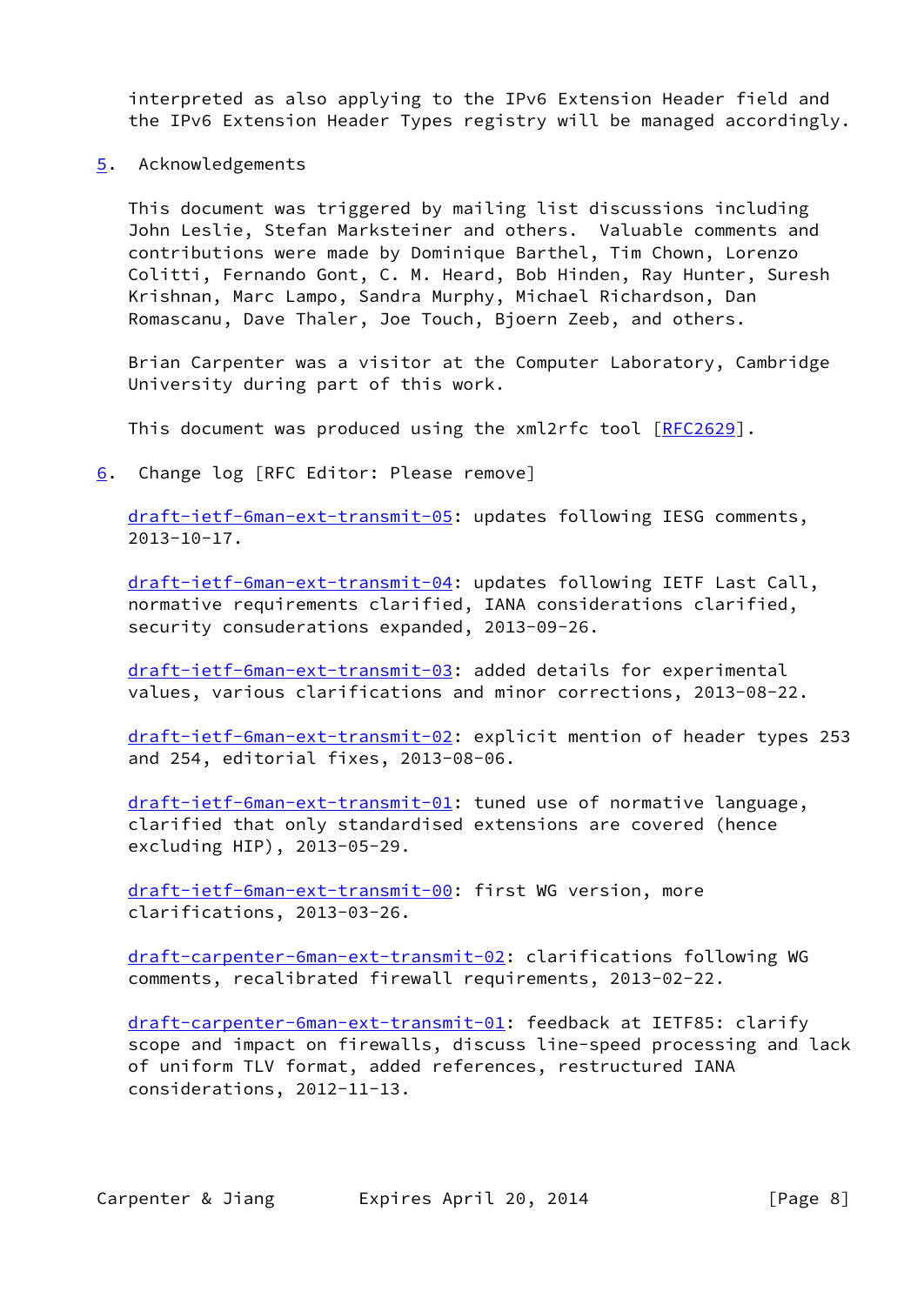<span id="page-9-1"></span>Internet-Draft IPv6 Extension Header Transmission October 2013

[draft-carpenter-6man-ext-transmit-00](https://datatracker.ietf.org/doc/pdf/draft-carpenter-6man-ext-transmit-00): original version, 2012-08-14.

- <span id="page-9-0"></span>[7](#page-9-0). References
- <span id="page-9-2"></span>[7.1](#page-9-2). Normative References
	- [RFC2119] Bradner, S., "Key words for use in RFCs to Indicate Requirement Levels", [BCP 14](https://datatracker.ietf.org/doc/pdf/bcp14), [RFC 2119](https://datatracker.ietf.org/doc/pdf/rfc2119), March 1997.
	- [RFC2460] Deering, S. and R. Hinden, "Internet Protocol, Version 6 (IPv6) Specification", [RFC 2460](https://datatracker.ietf.org/doc/pdf/rfc2460), December 1998.
	- [RFC2780] Bradner, S. and V. Paxson, "IANA Allocation Guidelines For Values In the Internet Protocol and Related Headers", [BCP](https://datatracker.ietf.org/doc/pdf/bcp37) [37,](https://datatracker.ietf.org/doc/pdf/bcp37) [RFC 2780,](https://datatracker.ietf.org/doc/pdf/rfc2780) March 2000.
	- [RFC3692] Narten, T., "Assigning Experimental and Testing Numbers Considered Useful", [BCP 82](https://datatracker.ietf.org/doc/pdf/bcp82), [RFC 3692,](https://datatracker.ietf.org/doc/pdf/rfc3692) January 2004.
	- [RFC4727] Fenner, B., "Experimental Values In IPv4, IPv6, ICMPv4, ICMPv6, UDP, and TCP Headers", [RFC 4727](https://datatracker.ietf.org/doc/pdf/rfc4727), November 2006.
	- [RFC6564] Krishnan, S., Woodyatt, J., Kline, E., Hoagland, J., and M. Bhatia, "A Uniform Format for IPv6 Extension Headers", [RFC 6564,](https://datatracker.ietf.org/doc/pdf/rfc6564) April 2012.
- <span id="page-9-6"></span><span id="page-9-4"></span><span id="page-9-3"></span>[7.2](#page-9-3). Informative References
	- [Heller] Heller, J., "Catch-22", Simon and Schuster , 1961.
	- [I-D.ietf-6man-oversized-header-chain] Gont, F., Manral, V., and R. Bonica, "Implications of Oversized IPv6 Header Chains", [draft-ietf-6man-oversized](https://datatracker.ietf.org/doc/pdf/draft-ietf-6man-oversized-header-chain-08) [header-chain-08](https://datatracker.ietf.org/doc/pdf/draft-ietf-6man-oversized-header-chain-08) (work in progress), October 2013.

<span id="page-9-5"></span>[I-D.taylor-v6ops-fragdrop]

 Jaeggli, J., Colitti, L., Kumari, W., Vyncke, E., Kaeo, M., and T. Taylor, "Why Operators Filter Fragments and What It Implies", [draft-taylor-v6ops-fragdrop-01](https://datatracker.ietf.org/doc/pdf/draft-taylor-v6ops-fragdrop-01) (work in progress), June 2013.

- [RFC2629] Rose, M., "Writing I-Ds and RFCs using XML", [RFC 2629](https://datatracker.ietf.org/doc/pdf/rfc2629), June 1999.
- [RFC4302] Kent, S., "IP Authentication Header", [RFC 4302](https://datatracker.ietf.org/doc/pdf/rfc4302), December 2005.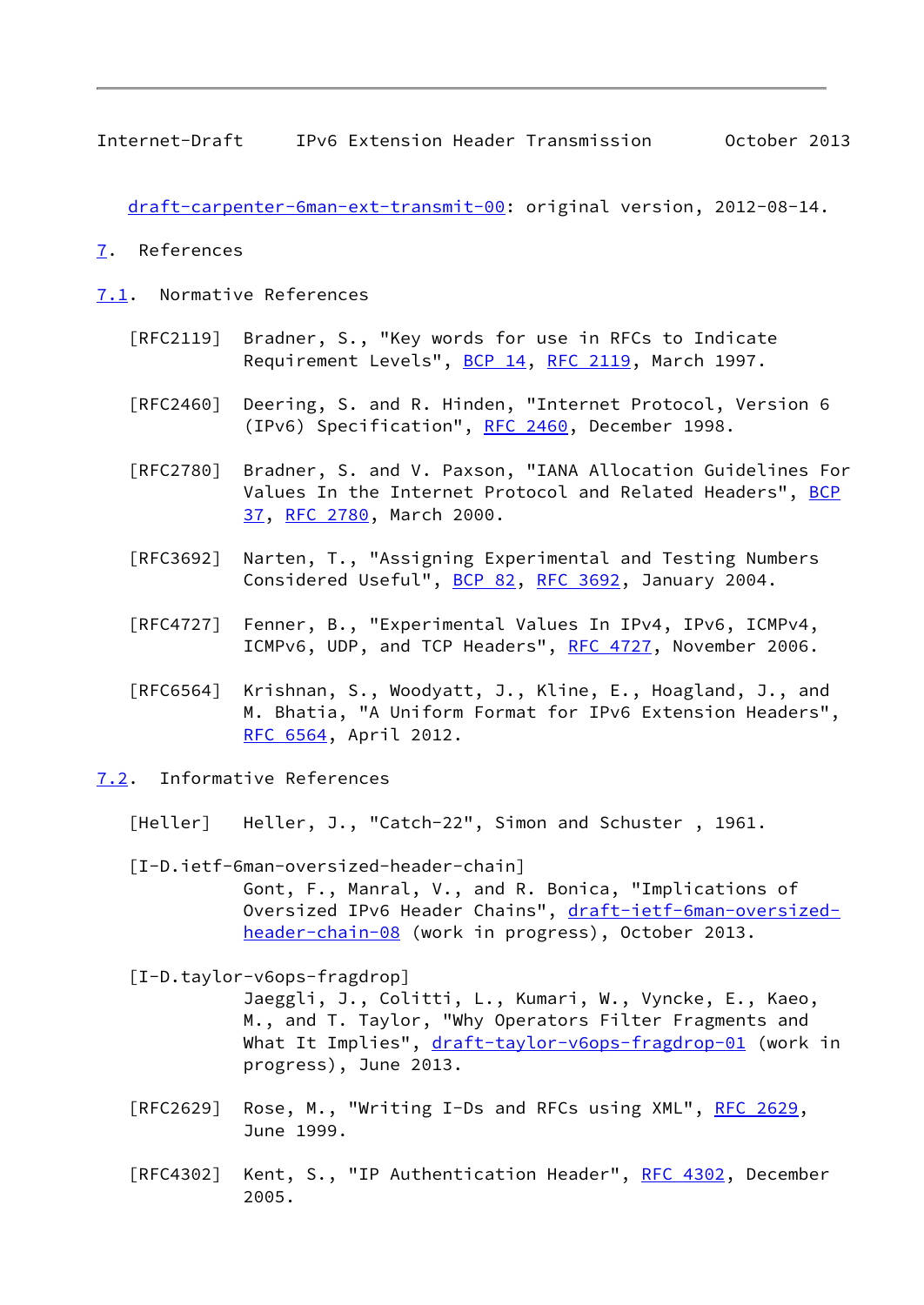### <span id="page-10-0"></span>Internet-Draft IPv6 Extension Header Transmission October 2013

- [RFC4303] Kent, S., "IP Encapsulating Security Payload (ESP)", [RFC](https://datatracker.ietf.org/doc/pdf/rfc4303) [4303,](https://datatracker.ietf.org/doc/pdf/rfc4303) December 2005.
- [RFC5095] Abley, J., Savola, P., and G. Neville-Neil, "Deprecation of Type 0 Routing Headers in IPv6", [RFC 5095,](https://datatracker.ietf.org/doc/pdf/rfc5095) December 2007.
- [RFC5201] Moskowitz, R., Nikander, P., Jokela, P., and T. Henderson, "Host Identity Protocol", [RFC 5201](https://datatracker.ietf.org/doc/pdf/rfc5201), April 2008.
- [RFC5533] Nordmark, E. and M. Bagnulo, "Shim6: Level 3 Multihoming Shim Protocol for IPv6", [RFC 5533,](https://datatracker.ietf.org/doc/pdf/rfc5533) June 2009.
- [RFC6275] Perkins, C., Johnson, D., and J. Arkko, "Mobility Support in IPv6", [RFC 6275](https://datatracker.ietf.org/doc/pdf/rfc6275), July 2011.
- [RFC6554] Hui, J., Vasseur, JP., Culler, D., and V. Manral, "An IPv6 Routing Header for Source Routes with the Routing Protocol for Low-Power and Lossy Networks (RPL)", [RFC 6554,](https://datatracker.ietf.org/doc/pdf/rfc6554) March 2012.

Authors' Addresses

 Brian Carpenter Department of Computer Science University of Auckland PB 92019 Auckland 1142 New Zealand

Email: brian.e.carpenter@gmail.com

 Sheng Jiang Huawei Technologies Co., Ltd Q14, Huawei Campus No.156 Beiqing Road Hai-Dian District, Beijing 100095 P.R. China